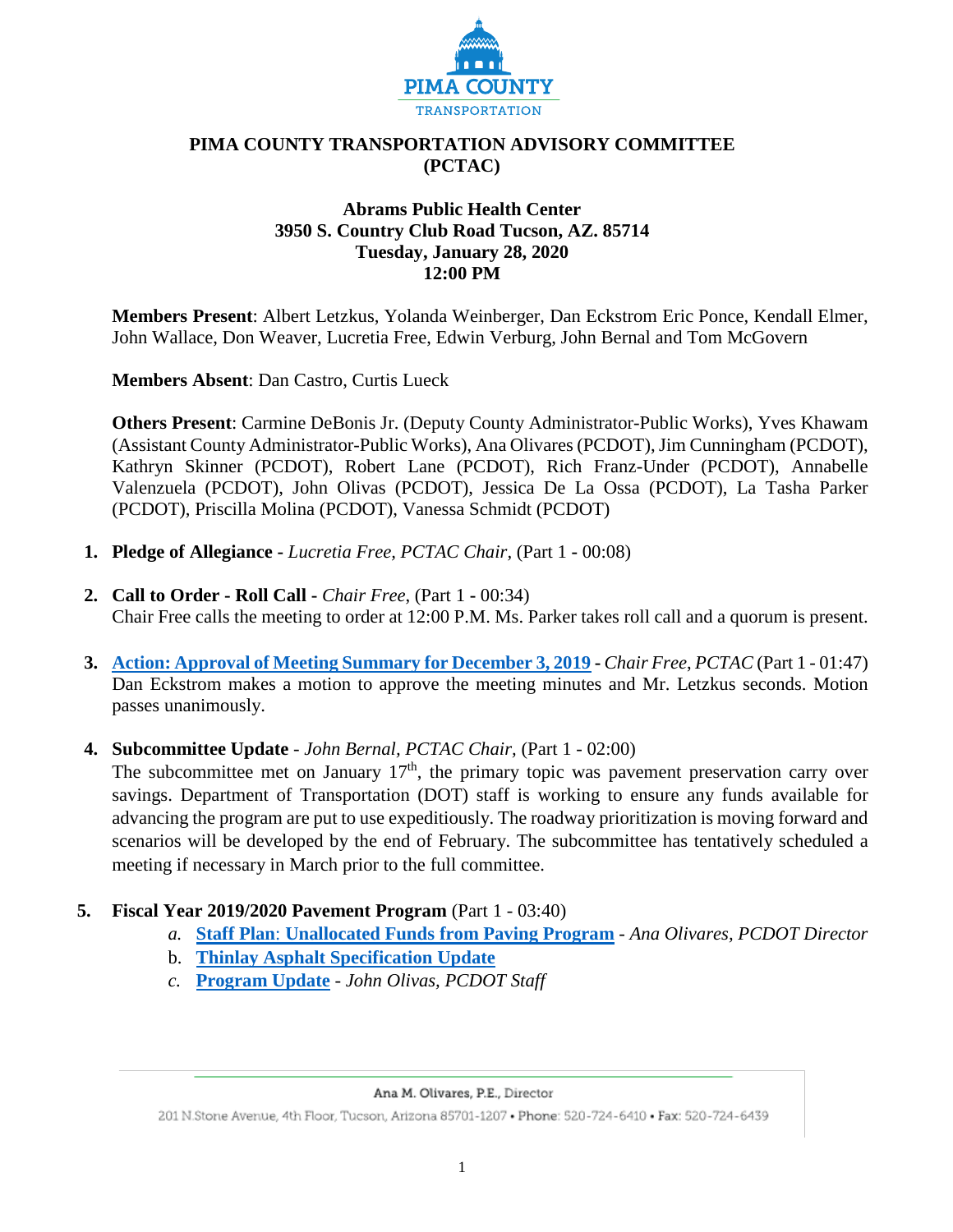The Department of Transportation has approximately \$36M to spend this fiscal year on collector/ arterial and local roads. The FY 19/20 budget is \$17.5 million for treatments on local roads and this money has all been allocated. The budget also allocated \$19.6 million for treatments on arterials/collectors of which the department has allocated/spent only \$15.59 million leaving a remainder of \$4.01 million. The remaining balance must be spent on repairing arterials/collectors before the end of the fiscal year. Staff recommended the remaining monies go towards extending the limits of arterials/collectors already chosen for the FY 19/20 program. Ms. Olivares presented a list of the arterial/collector roadway recommendations. Approximately twelve more miles of arterial/collector roadways can be repaired with the \$4 million of the remaining balance. At the end of this fiscal year, DOT will have spent \$36 million on repairing approximately 166 miles of both local and arterial/collector roadways.

Next year the department plans to spend 66% of funding on local roads and 34% arterial/collectors. An additional \$3M will be added to local road repair for next year's program, which is remaining funds from FY 17/18 Local Road Property Tax. This will bring the allocation of funding to local roads in FY 20/21 to almost 70%.

The Asphaltic Concrete (AC) Thinlay was finalized in December 2019. AC Thinlay is not a consideration for failed roadways. [This specification](https://webcms.pima.gov/UserFiles/Servers/Server_6/File/Government/Transportation/TransportationAdvisoryCommittee/DocumentsTab/Jan28.2020/Final_Thinlay_Specification.pdf) will be used on roads that meet the following conditions:

- a. PCI between a 41 69
- b. Limited structural fatigue
- c. Non-structural rutting up to 1/2" in depth
- d. Cracks width less than  $\frac{1}{4}$ " in width
- e. Raveled or rough asphalt surface

Mr. McGovern suggested in next year's budget omit a portion of the failed roads replace them with poor road and use the thin lift overlay.

### **MOTION** by *John Bernal PCTAC Member* (Part 2 - 37:30)

Mr. Bernal made a motion that the PCTAC committee adopt the recommendations by the Department of Transportation for Staffs Plan: Unallocated Funds from Paving Program and Mr. Weaver seconds. Motion Passes - 1: Opposed

Mr. Olivas gave an update on the FY 2019/2020 Pavement Program. The Estrella Subdivision curb ramps are completed and the mill and fill process has begun. Green Valley Fairway No. 3 the curb ramps are being installed and in April the paving is expected to be completed. North Manor Subdivision is in the design phase. The remaining local roads are in design process and expected to be completed by the end of fiscal year. Mr. Olivas displayed pictures of road work in progress. Approximately 53.7 miles of arterial, collectors and regional priority road repairs Job Order Contract (JOC) packages have been awarded. The Master Agreements for surface treatments (cracksealing, micro and chip sealing) were approved and should be completed by the end of the fiscal year.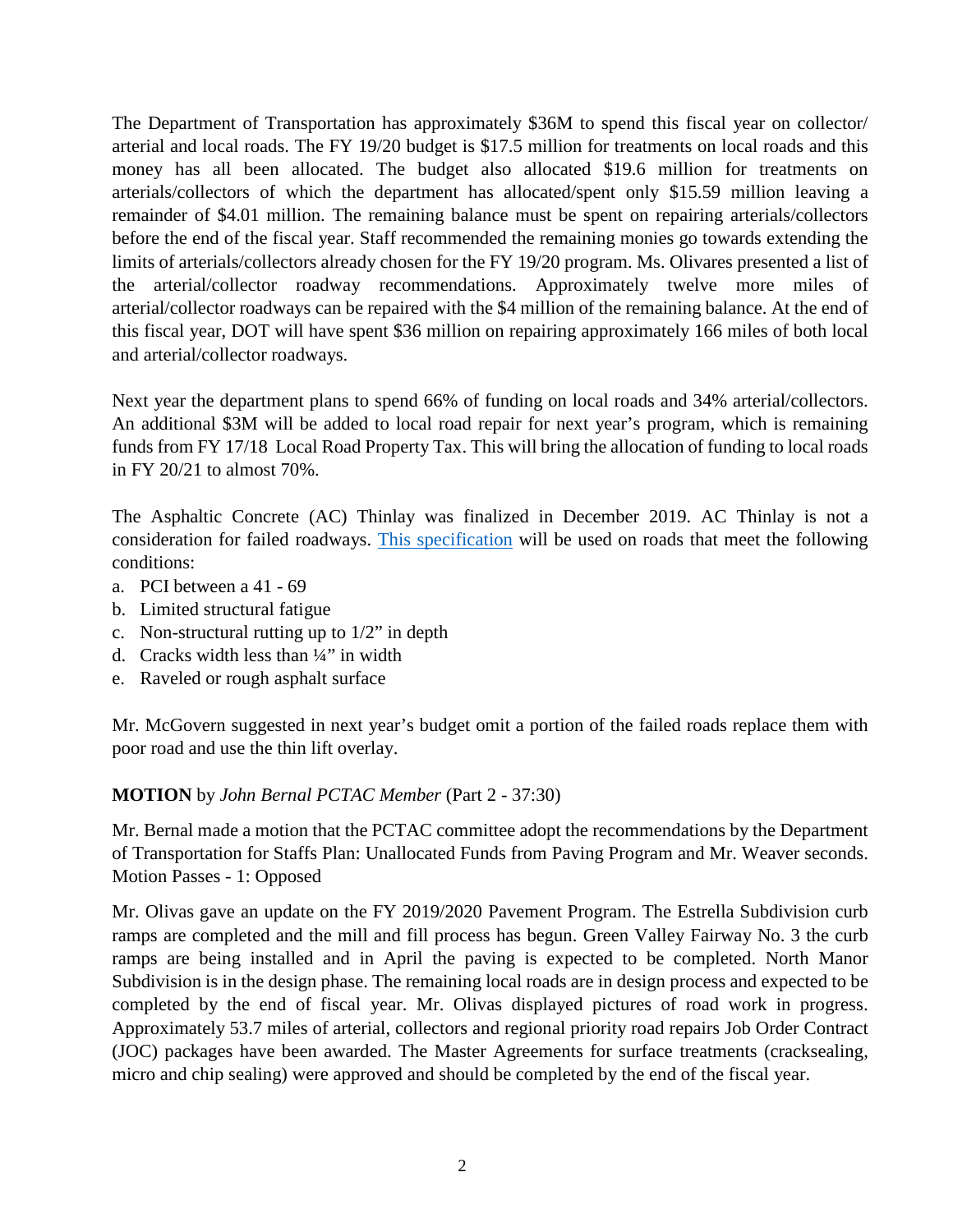With the additional 10M in additional funding, the JOC package for curb ramp construction was awarded and scheduled to begin in February. Bids for the remaining local roadways will be opened January  $21<sup>st</sup>$  and  $22<sup>nd</sup>$ .

### **6. [Fiscal Year 2020/2021 Roadway Prioritization](https://webcms.pima.gov/UserFiles/Servers/Server_6/File/Government/Transportation/TransportationAdvisoryCommittee/DocumentsTab/Jan28.2020/20200114_Committee_update_for_1-28-20_rfu1.pdf) -** *Rich Franz-Under, PCDOT* (Part 2 - 03:51) Mr. Franz-Under referred to the Fiscal Year 2021 (FY21) road list schedule. Uploading the dataset to

StreetSaver will take place in late January to mid-February. Scenarios will only be run for the arterial/collector program. For the local program, a list will be exported from best to worse.

Mr. Franz-Under compared the dataset between StreetSaver and LiDAR (Light Detection and Ranging). In computing roadway surface area, LiDAR detected 4,494,754 more square feet than StreetSaver, which amounted to a 1.4% increase. This indicates DOT is within budget for the 10-Year Roadway Repair Program. More accurate planning numbers and cost projections will be produced by this model in the future.

Chair Free asked what was included in the "Other" category since the area was so large. Mr. Franz-Under stated that this category includes urban high volume roads such as Ina Road and Thornydale Road and explained this is a separate category because some surface treatments are not appropriate. Mr. Letzkus inquired about a citizen or committee orientated document explaining the FY 21 program in simple terms i.e., StreetSaver, PCI, citizen input, etc. Mr. Franz-Under cited the webpage has been drafted and sent to the Pima County Communication Office for enhancement.

# **7. [RTAnext Update](https://webcms.pima.gov/UserFiles/Servers/Server_6/File/Government/Transportation/TransportationAdvisoryCommittee/DocumentsTab/Jan28.2020/012820_PCTAC_RTA_Update_.pdf)** - *Kathryn Skinner, PCDOT Deputy Director* (Part 2 - 12:20)

Regional Transportation Authority (RTA) and Citizens Advisory Committee (CAC) have approved their guiding principles and framework on January 13th. The only approved goal is to add functionality to key corridors. A second action is that RTAnext will use the same sub-element structure consisting of safety, environmental and economic vitality and transit. A formal call for projects to all jurisdictions must be submitted by June 30<sup>th</sup>.

Pima County Integrated Infrastructure Plan is a 10 year plan. This plan includes Transportation, maintenance needs and a review of impact fees ordinance projects. Pima Association of Governments (PAG) uses a mapping system and the department will utilize it for screening based on safety, congestion and other environmental concerns.

# **Three categories of projects:**

- 1. Pavement Preservation
	- a. Regional arterial and collector roadways
- 2. Livable Streets
	- a. Mobility solution for everyone with context sensitivity
- 3. Technology
	- a. Safer and cost effective transportation solutions.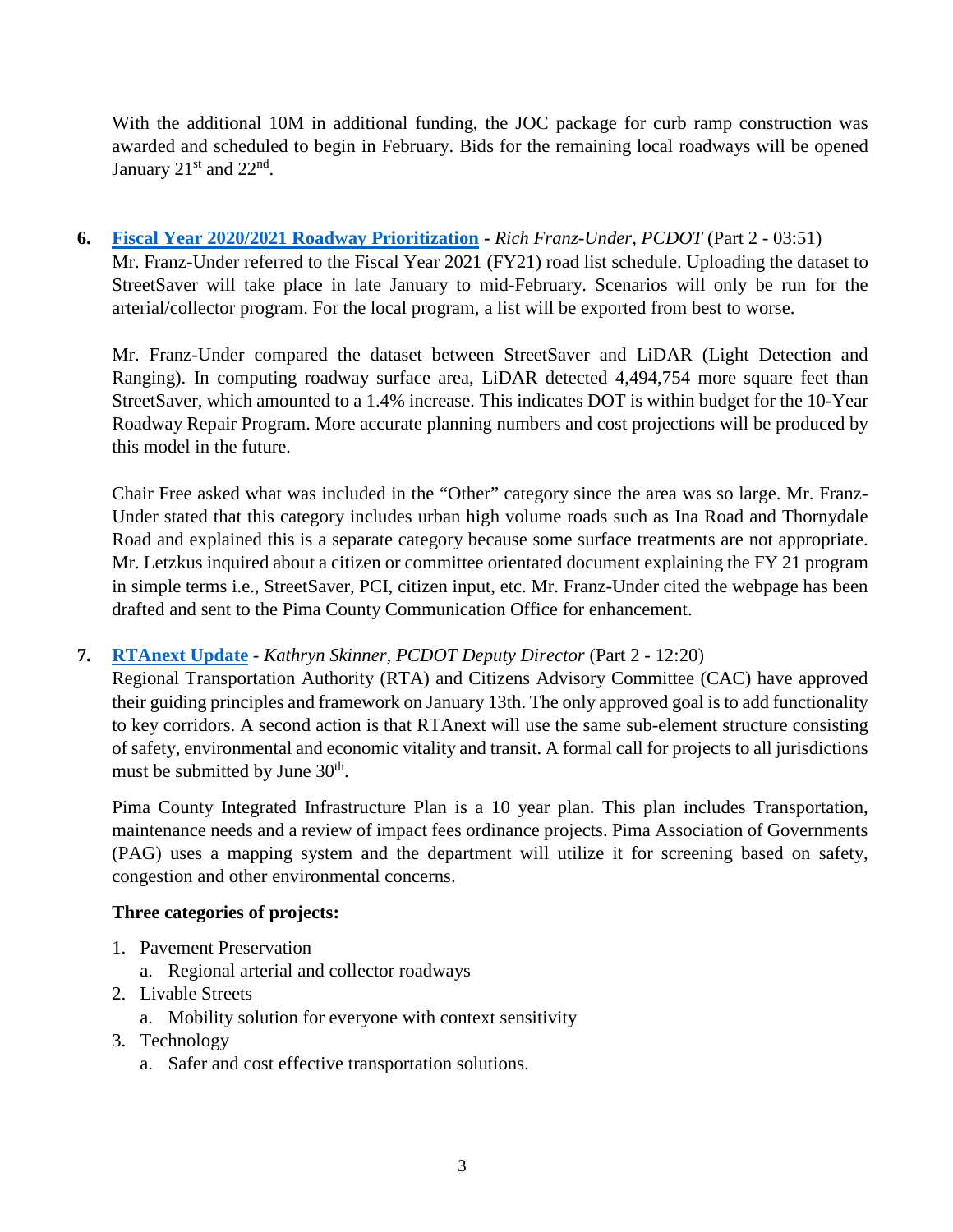Ms. Skinner explained the various ways Pima County will engage the public to ensure constituents needs and concerns are recognized in the development of the plan.

### **Plan for Engagement**

- 1. Special Notice " Call to the Public" session during regular PCTAC meetings
	- a. February April
- 2. Public Notification
	- b. Facebook Post
	- c. Press Releases

A website will be launched February  $1<sup>st</sup>$ . This is a work in progress, updates will be made monthly, and a link to all documents can be found on the website.

### **8. Call to the Audience -** *Chair Free,* (Part 2 - 23:50)

- a. Martha Michaels Sabino Town & Country Estates Has been advocating having her neighborhood roads repaired for the past 8 years. The roads are deteriorating at an alarming rate.
- b. Linda Leedberg Sabino Town & Country Estates 25-year resident trying to live a happy life, but the roads are unlivable and mobility is restricted.
- c. Ted Stanley Ruby Star Airpark, McGee Ranch Rd Inquired what resources are available for the public to properly interact with the committee. Also asked the committee to be mindful of using acronyms.
- d. Lonna Davis Ruby Star Airpark, McGee Ranch Rd The road has ruined her tires. Drivers are literally swerving to avoid potholes. Only an inch of chipseal is left on the road.
- e. David Lesser Sabino Cluster (HOA) Coronado Rd is used to leave the community and the road is failed. He is a long distance bicyclist and refuses to ride in his neighborhood because it is too dangerous on the roads.
- f. Mike Barren Sabino Vista Knolls 30-year resident and the roads are affecting quality of life and property tax. Potholes are bigger than a manhole cover and cars swivel to avoid them. Please do not use community involvement as a priority.
- g. Michael Magras Ruby Star Airpark McGee Ranch Rd is the only access road in the community. The road is deemed failed and is a two-lane road with a 45 mile per hour speed limit. It is a safety hazard to the residents..
- h. Gee Gee Larrington Oracle Heights Has asked for 10 years for road repair. Also asked when road repair be scheduled for her area.
- 9 Dale Schrage AltaVista (HOA) Craycroft Rd Leave community activism out of road repair and leave it up to the technology.

### **9. Next Meeting February 25, 2020, Abrams Public Health Center -** *Lucretia Free, PCTAC Chair* (Part 3 **-** 25:47)

**a. Agenda Items -** Please Submit by February 7, 2019 to **Annabelle.** Valenzuela@pima.gov

**b. Location -** Abrams Public Health Center, 3950 S. County Club Meeting begins at noon

# **10. Adjournment -** *Lucretia Free, PCTAC Chair,* (Part 3 - 26:04)